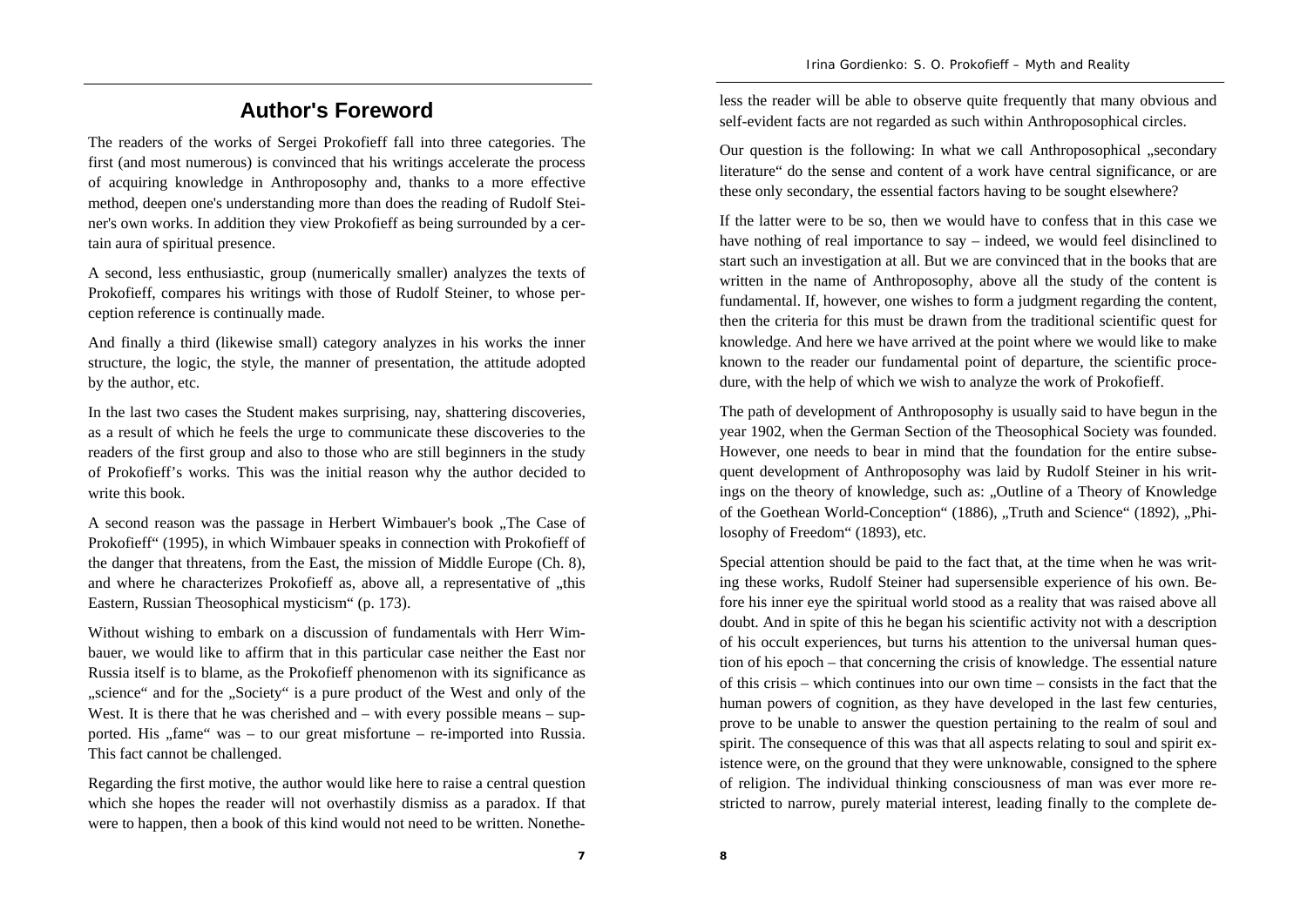nial of spiritual reality, which in its turn has resulted in the universal triumph of the materialistic world-view.

For this reason Rudolf Steiner began with a theme that is entirely lacking in interest to popular mysticism – namely, with an investigation of the laws of cognition, in the hope of opening up a possibility of indicating means whereby they can be extended, thus enabling the boundaries of the sense-perceptible world to be crossed. Not until this task had been fulfilled in its most essential elements, did Rudolf Steiner join the Theosophical Society and set up its German Section. The conditions for this step lay in the fact that the Theosophical Society had to fulfil the same task as Rudolf Steiner's theory of knowledge, and this is not surprising, for in both undertakings one and the same spiritual impulse was at work, the same initiators stood. This common task was to overcome the dichotomy between the spiritual world and the consciousness of the civilized man of today, which is sinking ever deeper into materialism.

In the real cultural-historical process, however, things developed in such a way that all that stood at the beginning of the Theosophical activity was taken up by the contemporary mode of thought as something external. This was the Theo-Sophia, the primordial divine wisdom, which had been entrusted at the beginning of Earth-evolution to the leading representatives of the human race, which was guarded in the occult schools, the Mystery centres, and was transmitted by the pupils from one generation to the next. The founder of the Theosophical Society, H. P. Blavatsky, undertook the task of spreading and popularizing this occult knowledge.

In contrast to this, in Anthroposophy the starting-point was taken in what every human being can recognize and observe within himself. For Anthroposophy, from the very beginning, the Anthropos, the human being, stood in the focus of attention – first and foremost the man of the present day; and thereafter the Sophia, that wisdom which he can attain in the process of his becoming an 'I'. In this way, from the moment of its emergence, Anthroposophy is membered organically into the living stream of the general development of mankind. It begins at that point where the human being of today seeks a path into the spiritual world – with respect both to his inner soul-spiritual constitution and to the world around him.

For a while Anthroposophy developed in connection with the Theosophical movement. Later, as a result of Rudolf Steiner's withdrawal from the Theosophical Society, the Anthroposophical movement broke away and became independent; at the same time it represented a direct continuation of the Theosophical Society. But we would again stress that Anthroposophy began, not with the Theosophy of Blavatsky, but with the theory of knowledge of Rudolf Steiner which in its turn has deep roots in European Christian esotericism.

What we have just said has significance not merely as history, but rather with regard to basic principles. Were one to sever Anthroposophy from its actual foundation – the writings of Rudolf Steiner on the theory of knowledge – one would risk losing sight of that most important aspect which distinguishes it from other spiritual streams of the past and present, namely the special method of cognition which is peculiar to it alone. Thanks to this the human being has the possibility of knowing the spiritual world just as reliably and objectively as is the case in the physical world with the methods of natural science. When stressing the possibility of an exact knowledge of the spiritual, Rudolf Steiner characterized Anthroposophy also as spiritual science or science of the spirit.

Of course there is also a fundamental difference between the spiritually and the materially-oriented science, which lies not so much in the object as in the method. The difference becomes particularly noticeable in our time, when scientists are forced, under the pressure of evidence, to acknowledge the existence of the spiritual and to try to approach it with methodical research; for this purpose special branches of science, such as parapsychology, extra-sensory research, have been developed. As science enlarges its field of research and tries to advance into the world of the invisible it follows the "extensive" path through the invention of new technical means of observation which can be employed as a kind of extension of the human sense-organs, but possess an enhanced reliability. Through the technology of the electronic calculators (computer technology) single functions of human thinking can be carried out more effectively than is possible to the human being. In this way science perfects both sides of human cognition: perception and also thinking. However, this is done in an entirely external way, without affecting the human cognitive capacity itself. It merely improves the technical procedures. Materialistic science is therefore condemned, despite its sometimes fantastic achievements, to gather knowledge solely within the limits of the physical plane; the kaleidoscope of so-called paranormal phenomena so far recorded also belongs in this sphere.

**9**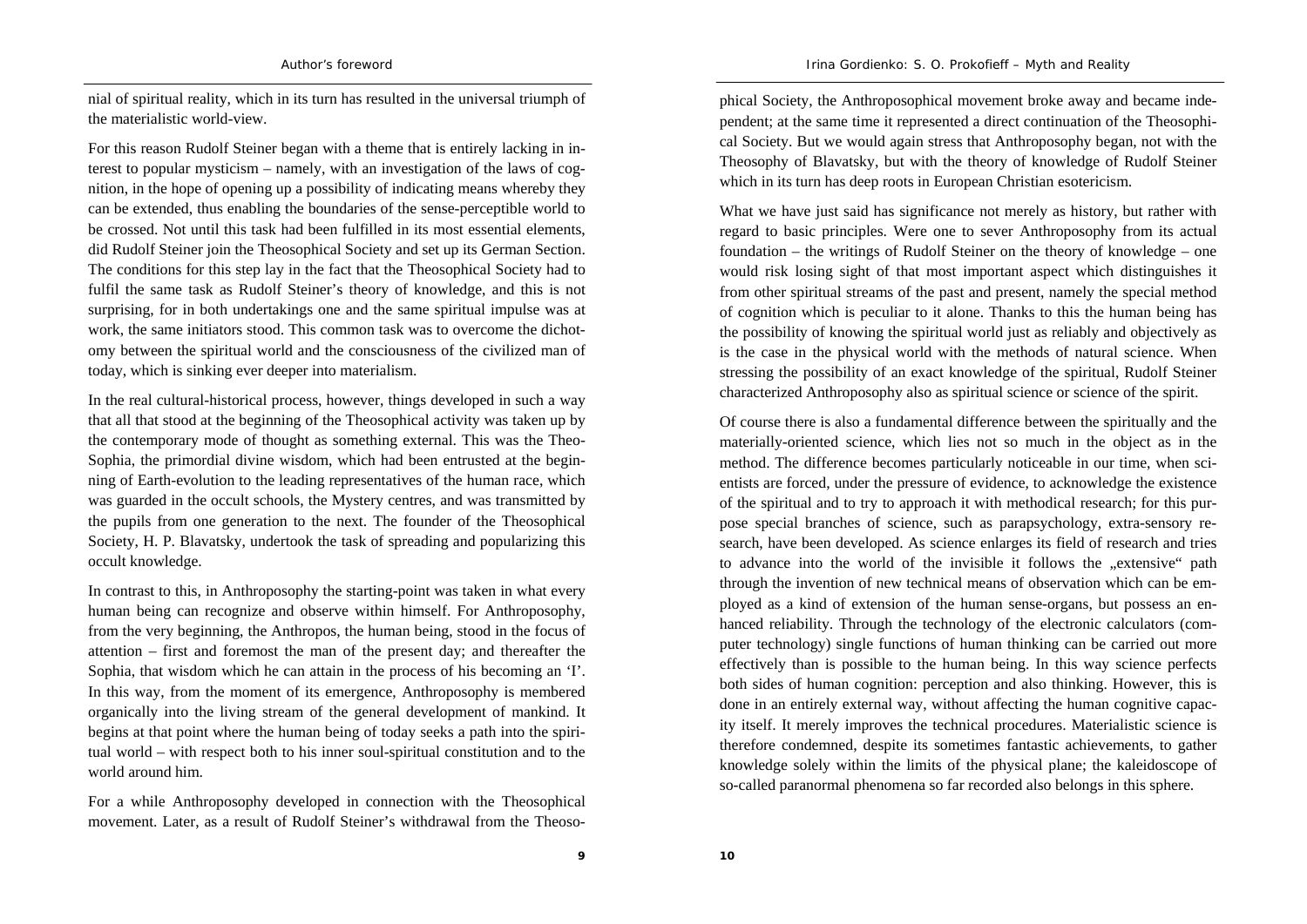Anthroposophy or spiritual science follows a different path. Of almost central importance for it is the development of the cognitive faculty of the human being himself as a subject and object of science. Whereas to materialistic science it is a matter of indifference what inner path of development a scientist is pursuing up to the moment when a scientific discovery is made, this is quite different in spiritual science. The path of cognition here is, at the same time, the spiritual path of development of the researcher. Rudolf Steiner said that spiritual science "strives ... through the strictly-controlled development of purely psychical perception, to obtain objective, exact results with respect to the supersensible world … [and] recognizes the validity of only those results which are won through a psychical perception in which the soul-spiritual organization is surveyed as clearly and exactly as a mathematical problem. Thus for the [spiritual researcher] … the scientific method is first applied to the preparation that lies within his spirit-organs" (GA 25, p. 7-8).

The Anthroposophical method of research into the spiritual world comprises the indications given by Rudolf Steiner concerning the esoteric development of the pupil, and is founded wholly on the epistemological principles of his philosophy, in which the nature of human cognition as such is revealed. It consists in the uniting of the percept with the corresponding concept by means of thinking, an activity of the 'I' which is given in experience. In the course of esoteric schooling the human being develops within himself new, spiritual organs of perception, whereby the range of his perceptions reaches beyond the boundaries of sense experience. From the intellectual ability to link together concepts and make logical inferences, thinking rises to a direct beholding of the idea and now begins, in the steadily expanding sphere, to include concepts which can grasp the essence of what is beheld spiritually. Though percept and thinking may qualitatively change, the cognitional character itself permits of no alteration. As the central point of the cognitive process there always remains the selfconscious 'I', in which the percepts – whether they be sensible or supersensible – enter into a union with the concepts that correspond to their essential being.

Thus objective knowledge in the spiritual world has its foundation in the cognitive faculty developed by the human being in the physical world. It is therefore understandable that so stringent demands are made, with respect to his thinking and his general state of psychical health, of the person who wishes to tread the Anthroposophical path of knowledge. And these demands must be met before the student begins the esoteric exercises which lead to the unfolding of the organs of supersensible perception. Thus we see clearly now how misguided is the view of those who believe it is possible to carry through serious, independent, spiritual-scientific research without the capacity of logical, consequential thinking that remains true to reality, and of objective knowledge in the physical world, but based only on some other kind of soul-spiritual disposition. Hence practical training in the power of thought that is built upon reality is , important, especially for those who are working on the basis of Anthroposophy", Rudolf Steiner stresses (18.1.1909, GA 108).

The Anthroposophical path of training is structured from its very first steps in such a way that the student who wishes to follow it can obtain reliable and objective knowledge of the spiritual world. On the Anthroposophical path occult experience as such is not an end in itself, and the satisfaction of curiosity and the leaning of individual personalities towards mystical experiences and irregular states of consciousness do not belong to the tasks of Anthroposophy. These tasks stand in connection to the objective knowledge of the spiritual world, and supersensible experience is merely one of the preconditions for this knowledge. The question in what way this experience is attained is of crucial importance in this connection.

A thorough study, a grasp of and strict adherence to all the conditions of the Anthroposophical method of cognition, is thus the prime task (not a matter of personal taste), and is the basic condition to be met if Anthroposophy is to be able to fulfil its mission in the world. Its method was elaborated by Rudolf Steiner in exact correspondence to its task. In Anthroposophy the cognitive process itself becomes a Mystery bearing universal human significance; through it the way is paved for the upward development of human culture as a whole, and this path must be laid correctly and all the laws of the evolution of the World and Man must be observed.

The study of spiritual scientific content on the basis of the cognitive faculty that is the possession of the human being in his ordinary consciousness is the starting-point of the Anthroposophical path and the first stage of esoteric practice. The knowledge that is acquired through thinking, prior to supersensible experience, concerning the beings and lawful structure of the spiritual world, is an absolute precondition for an entry into that world that is rightful and without danger for the human being; while errors on the path of occult development, arising from insufficient or incorrect knowledge, can have the most far-reaching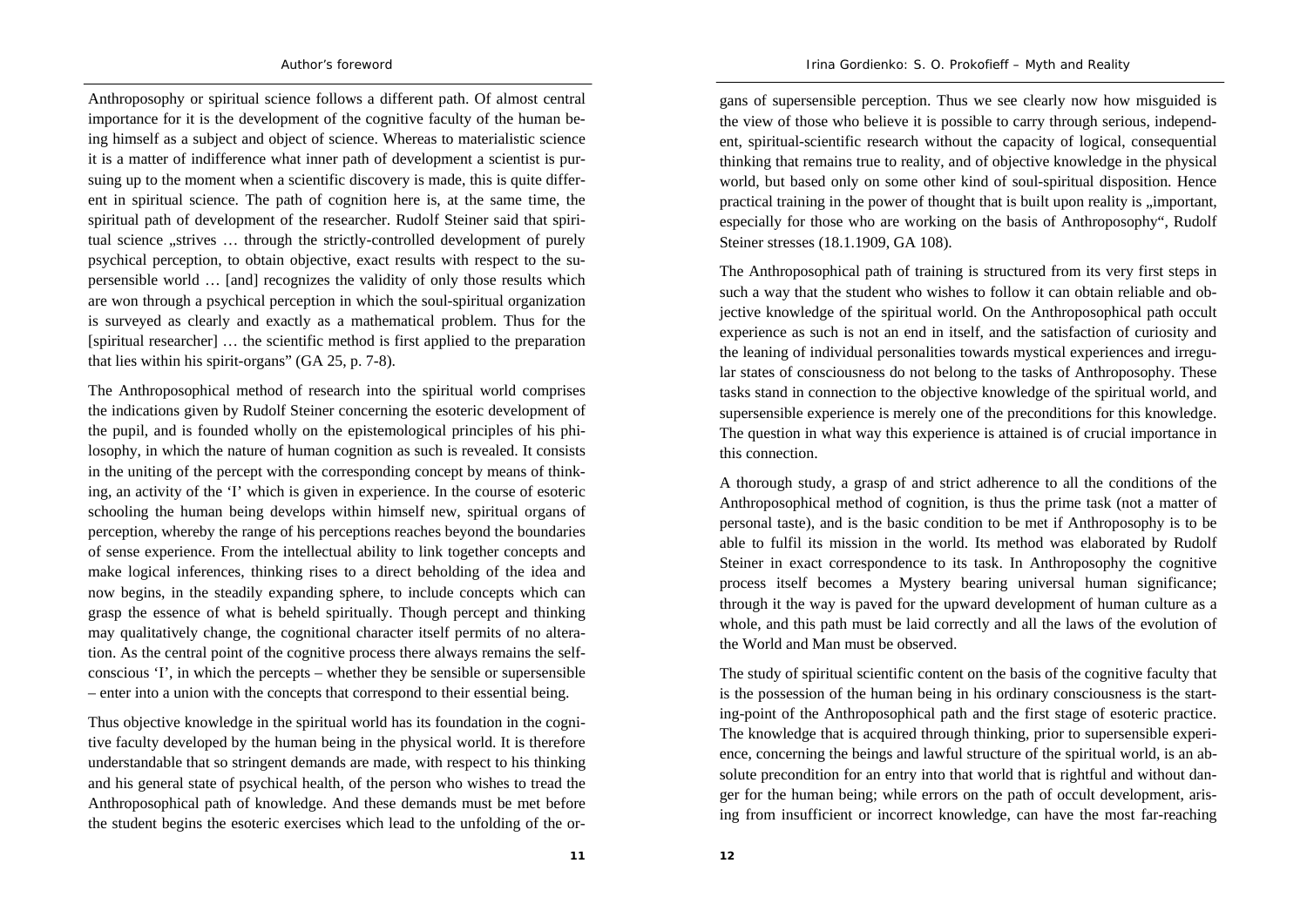consequence for his destiny, not only with regard to the psychic health of the human being in his present incarnation, but for his entire future destiny. Therefore it is especially important to avoid all distortion of Anthroposophical knowledge. Anyone in the Anthroposophical movement who lays claim to the status of an independent researcher in the spirit-realm, and passes on to other people the spiritual knowledge he has acquired, must first state clearly what method of spiritual research has been applied.

Just as in any other science, not everything can become content of spiritual science without first being tested. Spiritual-scientific research must, in order to be recognized as such, meet certain requirements with respect to method and content. Thus there can be neither internal contradictions nor anything contradicting the communications of Rudolf Steiner or generally accepted and indisputable facts in the outer world; to satisfy this demand alone would substantially reduce the amount of Anthroposophical secondary literature, with its tendency to multiply beyond all proportions, and heads would thereby be less overloaded with all kinds of false and meaningless conceptions. A body (dedicated to this task) would in no way place a limit on individual freedom, any more than this is the case with the activity of scientific panels and adjudication committees. The purpose of such institutions is to protect the branches of science for which they are responsible from false conceptions, distortions, malpractice, wrongful accusations etc., and to guard the scientific associations concerned against the activity of dilettantes and charlatans.

Finally, one must recognize how problematic it is that in the Anthroposophical Society, where people are seeking for the truth in not only practical, but also spiritual matters, the question concerning the credibility of different spiritual contents has, to this day, scarcely ever been asked!

When a false or non-proven assertion appears in the scientific press, this is taken as a signal for the opening of a scientific debate, which continues until the matter is resolved, even if further research has to be carried out. It is quite a different situation in the Anthroposophical media. There one can write whatever one likes, provided no interests are put at risk and the familiar terminology is used. Any attempt to criticize such printed assertions is condemned out of a false ethical principle: tolerance towards a person is confused with tolerance of his mistakes. The ideal of brotherly love comes to mean little more than the

maintaining of .diplomatic relations" with one's neighbour, while remaining indifferent to his spiritual destiny.

This situation is, in our opinion, by no means a sign of irresponsibility – this is only secondary – but is rather the expression of a materialism that is deeply rooted in the unconscious, inclining one to experience inter-personal relations in the present as absolutely real, while the working of the counter-forces which stand behind every lie is ignored or is at best passed off as an abstract theory, about which one can hold clever discussions, but which, as soon as one returns to the reality of life, will be forgotten. "An incorrect result of research in the spiritual world is a living being. It is there; it must be resisted, it must first be eradicated" (22.10.1915, GA 254).

Variegated hosts of beings of this kind threaten to engulf the Anthroposophical movement if the contents of books and lectures of the Anthroposophists active today continue to be received in so uncritical a way. Spiritual science risks being overrun by phantasms, personal opinions, subjective experiences and other undigested contents of the conscious and unconscious mind of its present-day "adepts", and thereby losing its scientific character. The 1997 "Easter Conference" in Berlin was a clear illustration of this.

Those people who harbour consciously or unconsciously the desire for an infallible spiritual teacher, those who are lacking strength in their 'I' and who do not have the courage to stand on their own feet; those who are waiting for an opportunity to place the responsibility for their own development on another's shoulders – all these create an atmosphere of devotion and blind trust which surrounds those personalities in the Anthroposophical Society who know how to achieve celebrity and step into the limelight.

The content of this book will demonstrate that these words of criticism addressed to the Anthroposophical Society are not empty and without foundation. We will concern ourselves with a single example only, but one which is weighty and revealing enough to justify what we have said above, and to prompt the members of the Anthroposophical Society to reflect seriously upon the following question: Do they wish to turn their attention to some other content? If the latter is the case, then the Society should be given a different name and the portraits hanging on their walls should be exchanged for others. But if the members wish to remain faithful to Anthroposophy and fulfil their task, then it would now be time to lay aside pseudo-moral prejudices, spiritual pas